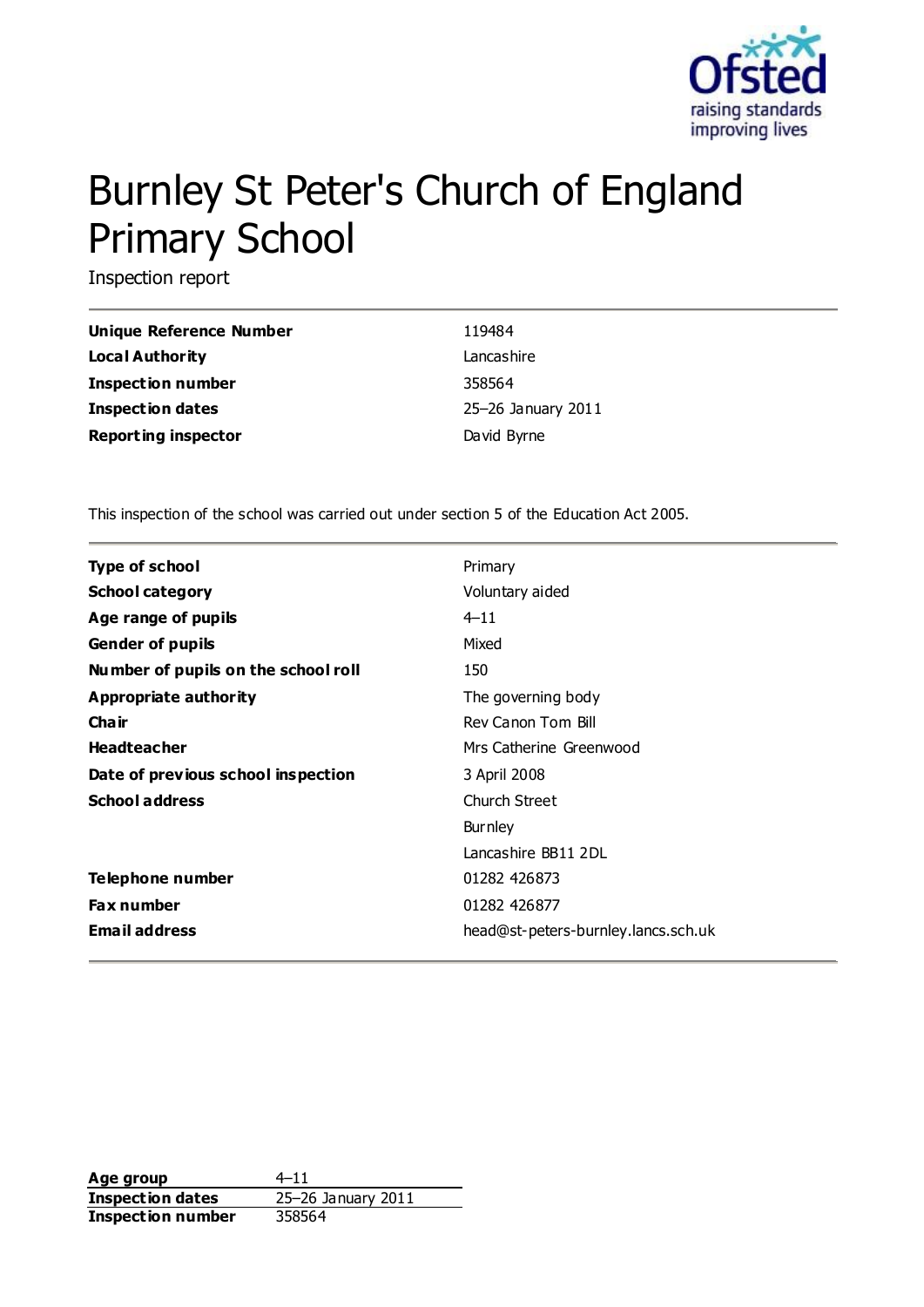The Office for Standards in Education, Children's Services and Skills (Ofsted) regulates and inspects to achieve excellence in the care of children and young people, and in education and skills for learners of all ages. It regulates and inspects childcare and children's social care, and inspects the Children and Family Court Advisory Support Service (Cafcass), schools, colleges, initial teacher training, work-based learning and skills training, adult and community learning, and education and training in prisons and other secure establishments. It assesses council children's services, and inspects services for looked after children, safeguarding and child protection.

Further copies of this report are obtainable from the school. Under the Education Act 2005, the school must provide a copy of this report free of charge to certain categories of people. A charge not exceeding the full cost of reproduction may be made for any other copies supplied.

If you would like a copy of this document in a different format, such as large print or Braille, please telephone 0300 123 4234, or email **[enquiries@ofsted.gov.uk](mailto:enquiries@ofsted.gov.uk)**.

You may copy all or parts of this document for non-commercial educational purposes, as long as you give details of the source and date of publication and do not alter the documentation in any way.

To receive regular email alerts about new publications, including survey reports and school inspection reports, please visit our website and go to 'Subscribe'.

Royal Exchange Buildings St Ann's Square Manchester M2 7LA T: 0300 123 4234 Textphone: 0161 618 8524 E: **[enquiries@ofsted.gov.uk](mailto:enquiries@ofsted.gov.uk)**

W: **[www.ofsted.gov.uk](http://www.ofsted.gov.uk/)**

© Crown copyright 2011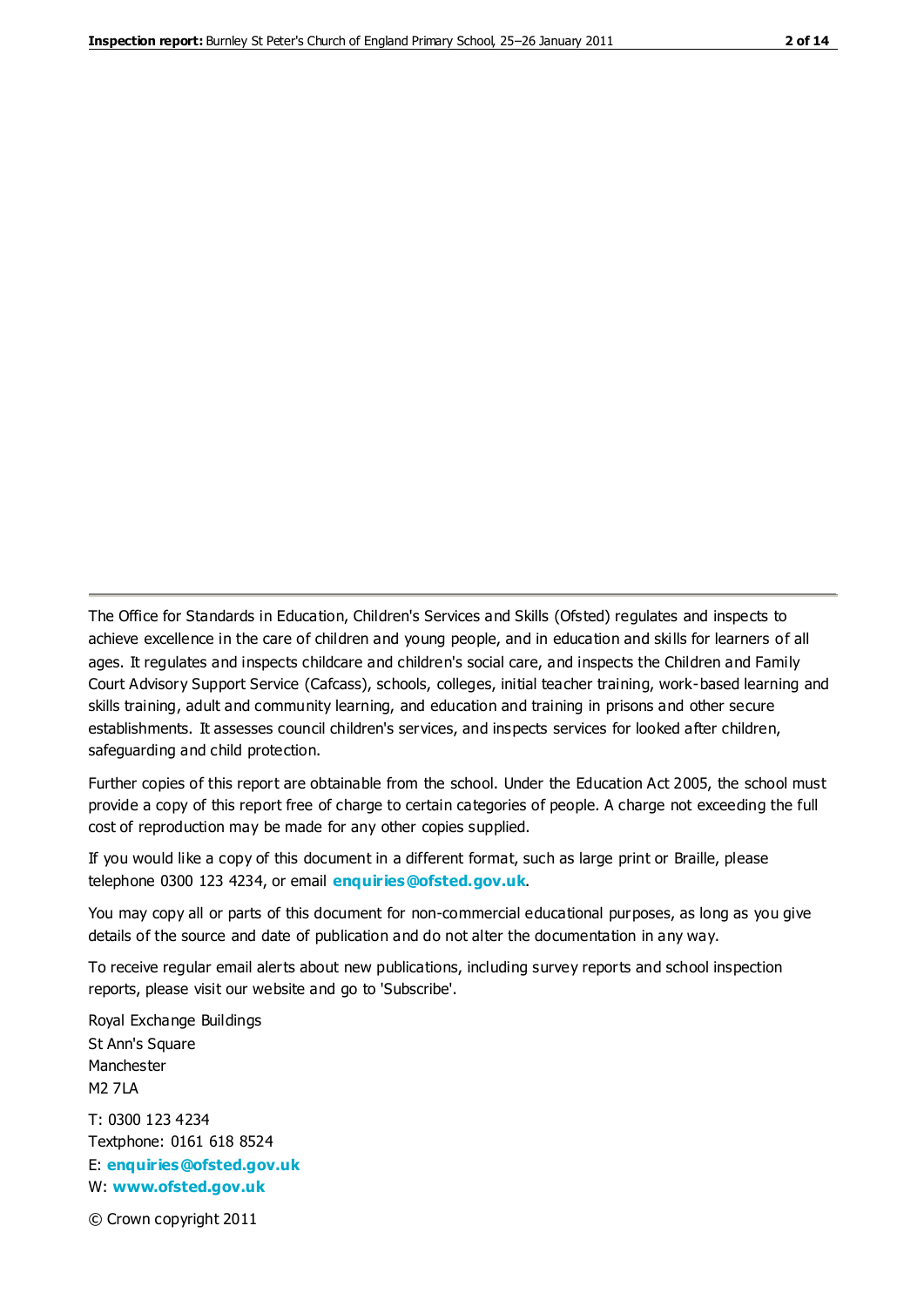# **Introduction**

This inspection was carried out by two additional inspectors. One inspector observed teaching and learning in nine lessons, taught by six teachers, and held meetings with representatives of the governing body, staff and pupils. In addition, a telephone discussion was conducted with a representative of the local authority. The inspection team observed the school's work, and looked at a wide range of documentation provided by the school, including records of pupils' progress and the school improvement plan and policies for securing safeguarding and child protection. The team analysed the questionnaires returned by 57 parents and carers and also evaluated those supplied by pupils and staff.

The inspection team reviewed many aspects of the school's work. It looked in detail at a number of key areas.

- The quality of teaching to gauge its effectiveness in promoting progress and in using assessment to guide planning and help pupils to improve.
- Whether or not the needs of pupils who speak English as an additional language and those whose circumstances make them more vulnerable are fully met.
- The impact of the curriculum on learning and on enabling pupils to apply their literacy, numeracy and information and communication technology (ICT) skills independently to a variety of contexts.
- The quality of monitoring and its contribution to school improvement.

# **Information about the school**

This is a small primary school. The percentage of pupils known to be eligible for free school meals is above average, as is the percentage with special educational needs and/or disabilities. The large majority of pupils are of Asian ethnic backgrounds and the proportion who speak English as an additional language is above average. A new headteacher took up post in January 2011. In the previous term the school was led by a part time associate headteacher and the deputy headteacher. The school has gained the Race Equality Mark and the quality mark for Social and Emotional Aspects of Learning (SEAL).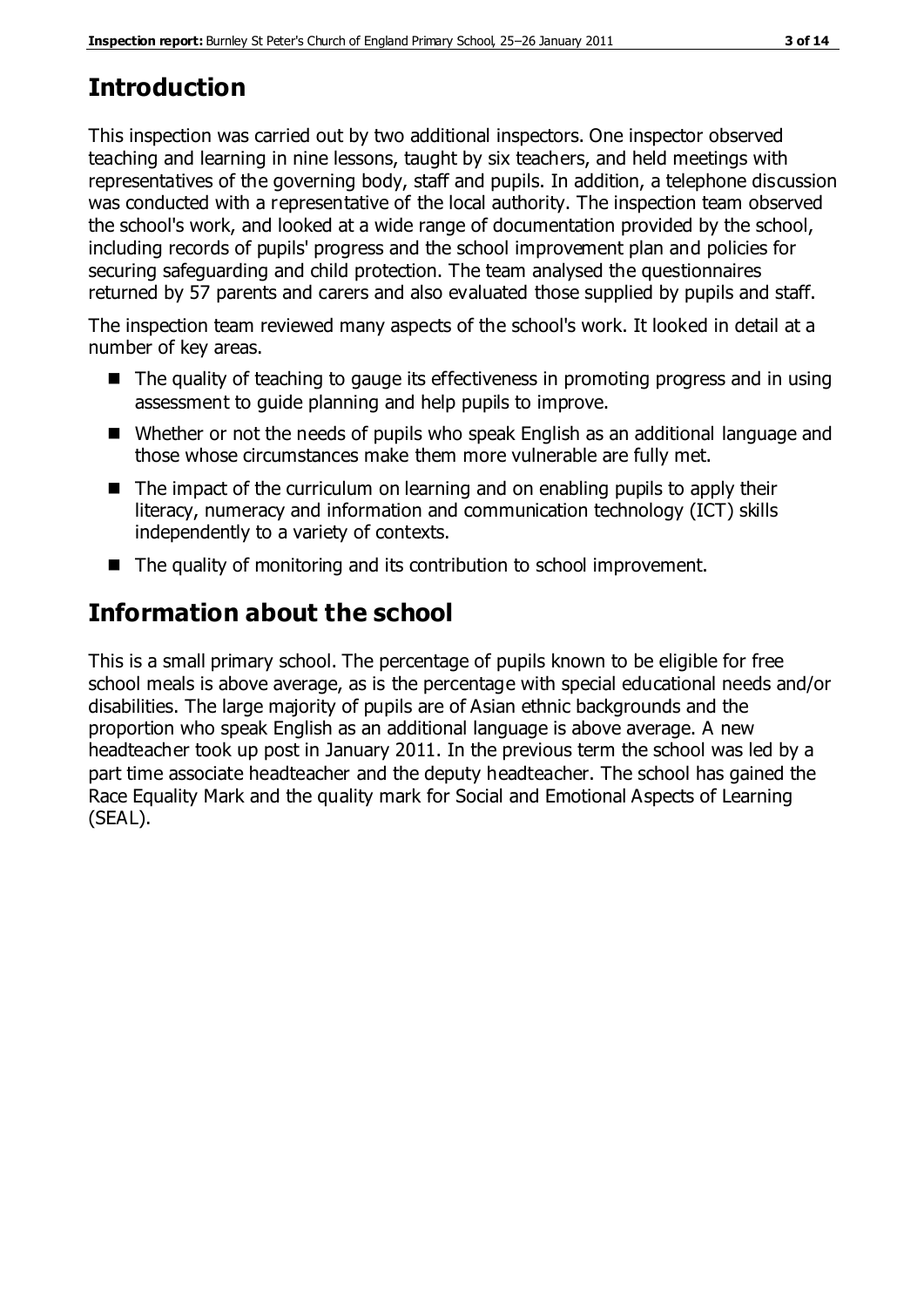**Inspection grades: 1 is outstanding, 2 is good, 3 is satisfactory, and 4 is inadequate** Please turn to the glossary for a description of the grades and inspection terms

# **Inspection judgements**

| Overall effectiveness: how good is the school?  |  |
|-------------------------------------------------|--|
| The school's capacity for sustained improvement |  |

#### **Main findings**

This is a satisfactory school. Good quality care, guidance and support enables pupils to grow into well behaved and generally confident young people. Academic attainment is low but pupils' progress is improving rapidly. When the exceptionally low starting points to school in the Early Years Foundation Stage are considered, achievement is satisfactory.

Teaching is satisfactory and is reflected in the satisfactory progress of most pupils. There are inconsistencies in the expectations that are made of some groups of pupils and at times they are not high enough. This is because the purpose of some lessons lacks preciseness reflecting uncertainties about the reliability of teachers' assessments. While pupils are encouraged to evaluate their own success, they are not well enough informed about their targets for improvement. Good provision for pupils with special educational needs and/or disabilities enables them and those who speak English as an additional language to make good progress. The curriculum has been improved recently. This has resulted in better attainment in reading and writing. Opportunities are limited across the curriculum for pupils to apply their skills and knowledge of literacy, numeracy and information and communication technology (ICT), which slows their progress.

Pupils enjoy school. They say that they feel safe and that they like the teachers and other staff. Behaviour is good and most pupils work hard and try their best. Strengths in spiritual, moral, social and cultural development contribute to good relationships throughout the school. The diverse range of cultures within the school gives the pupils a good empathy with, and understanding of, people from different backgrounds.

The recently appointed headteacher has a very clear picture of the strengths and weaknesses in the school. The staff have faith in the headteacher and staff morale is high; it is accepted that attainment can be higher. Attendance is better and attainment in reading has risen. Given the current positive direction within the school, it has a satisfactory capacity to improve. However, uncertainty in staffing has hindered improvement in some aspects of the school's work. In mathematics, there has been insufficient improvement in the pupils' ability to solve mathematical problems and independently carry out investigations. The governing body has not challenged the school robustly enough. It is not sufficiently involved in reviewing the effectiveness of some policies for which it is responsible.

Up to 40% of the schools whose overall effectiveness is judged satisfactory may receive a monitoring visit by an Ofsted inspector before their next section 5 inspection.

# **What does the school need to do to improve further?**

 $\blacksquare$  Raise attainment to the national average by: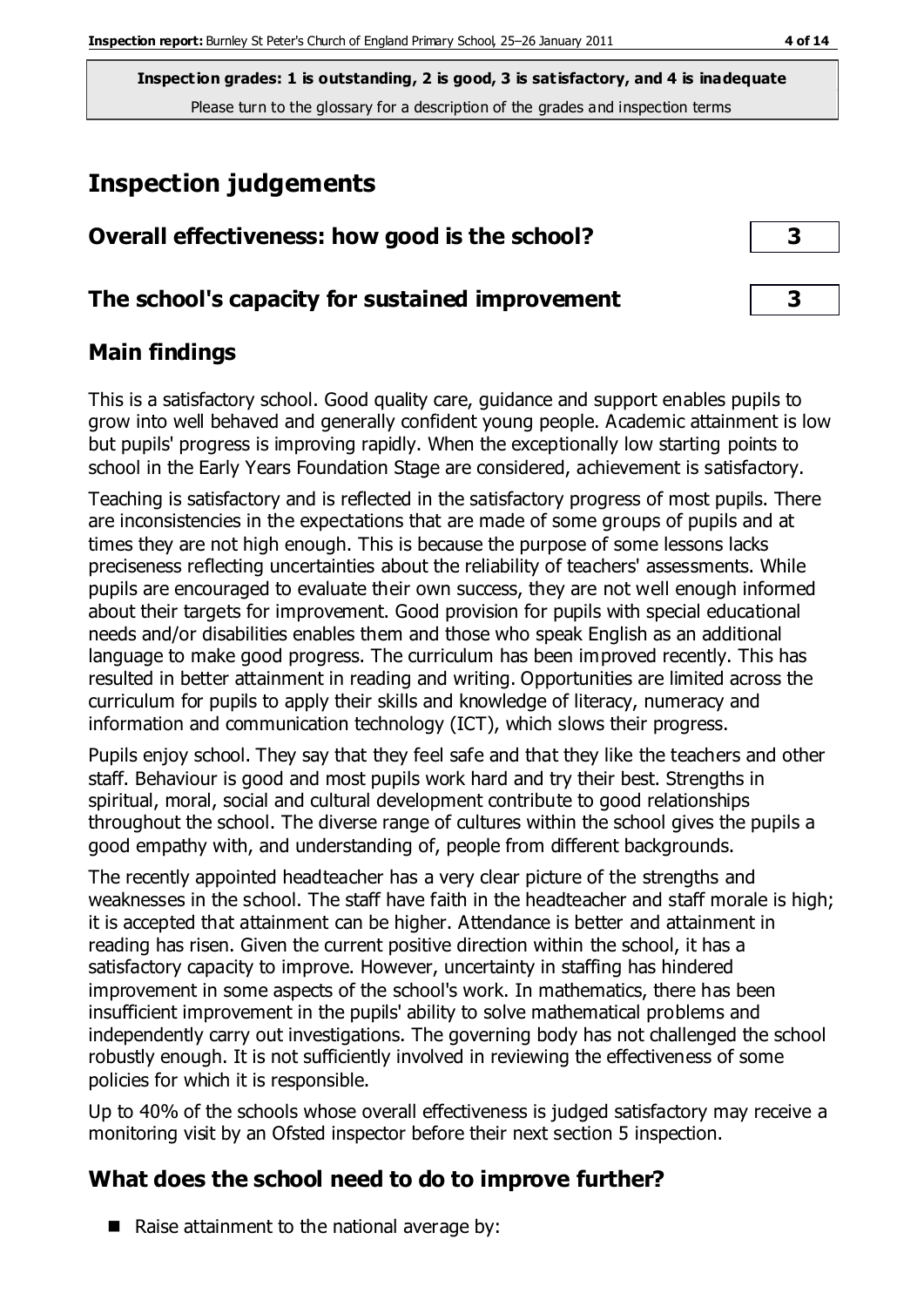**Inspection grades: 1 is outstanding, 2 is good, 3 is satisfactory, and 4 is inadequate** Please turn to the glossary for a description of the grades and inspection terms

- striving to narrow the gap in attainment between some groups of pupils and in particular, between boys and girls
- $-$  ensuring that teachers have the highest expectations for all pupils and that the quality of lesson planning reflects this
- strengthening the accuracy of assessment so that pupils are offered better guidance about how they can improve their work
- increasing opportunities for pupils to be independent in their learning so that they can apply their skills of literacy, numeracy and ICT across the curriculum.
- Improve the effectiveness of leadership and management by:
	- $-$  ensuring that the governing body is much more involved in monitoring the school's effectiveness and in holding it to account for its performance
	- making sure that all policies are regularly reviewed and updated.

#### **Outcomes for individuals and groups of pupils 3**

The majority of pupils enjoy learning. They are conscientious and work hard and demonstrate a desire to do well. In a Year 3 science lesson, pupils were fascinated by exploring the property and structure of nine different outdoor jackets! They asked questions, observed with care and enthusiastically drew conclusions. Pupils willingly engage in conversation with their 'talking partners' in order to develop and extend their current ideas and knowledge. Information and communication technology is used confidently in some classes in order to secure a better understanding, for example, in Year 6 where laptops were used to research into features of Victorian life.

Progress has improved in recent years, most noticeably in Key Stage 2. This is a result of the impact of a number of strategies to improve reading, encourage writing and promote speaking. In 2009 and 2010, the targets for the performance of pupils at the end of Year 6 were exceeded. The achievement between some groups, however, differs. The progress of pupils who speak English as an additional language accelerates significantly in Key Stage 2. Those of Pakistani ethnic background tend to outperform other groups with White British ethnic backgrounds being the lowest achievers. Across the school, boys tend to attain better than girls, which contradicts the national picture.

Pupils naturally help each other. They open doors and help staff by organising the morning assembly and older pupils help the youngest children. Relationships are very good. Pupils' opinions are valued; they talk with pride about the influence they have on school life as class councillors. Plans are taking shape to develop more opportunities for pupils to be more involved through, for example, acting as eco-councillors and becoming playground helpers. The involvement of the school's 'MP' in local events has contributed to working with the constituency's actual Member of Parliament to influence local decisions. There is a good understanding among pupils of the choices required to live safe and healthy lives. The good levels of personal development and willingness to learn and take on responsibility for others, prepares pupils satisfactorily for the next stage of their education. Attendance has risen in recent years to average.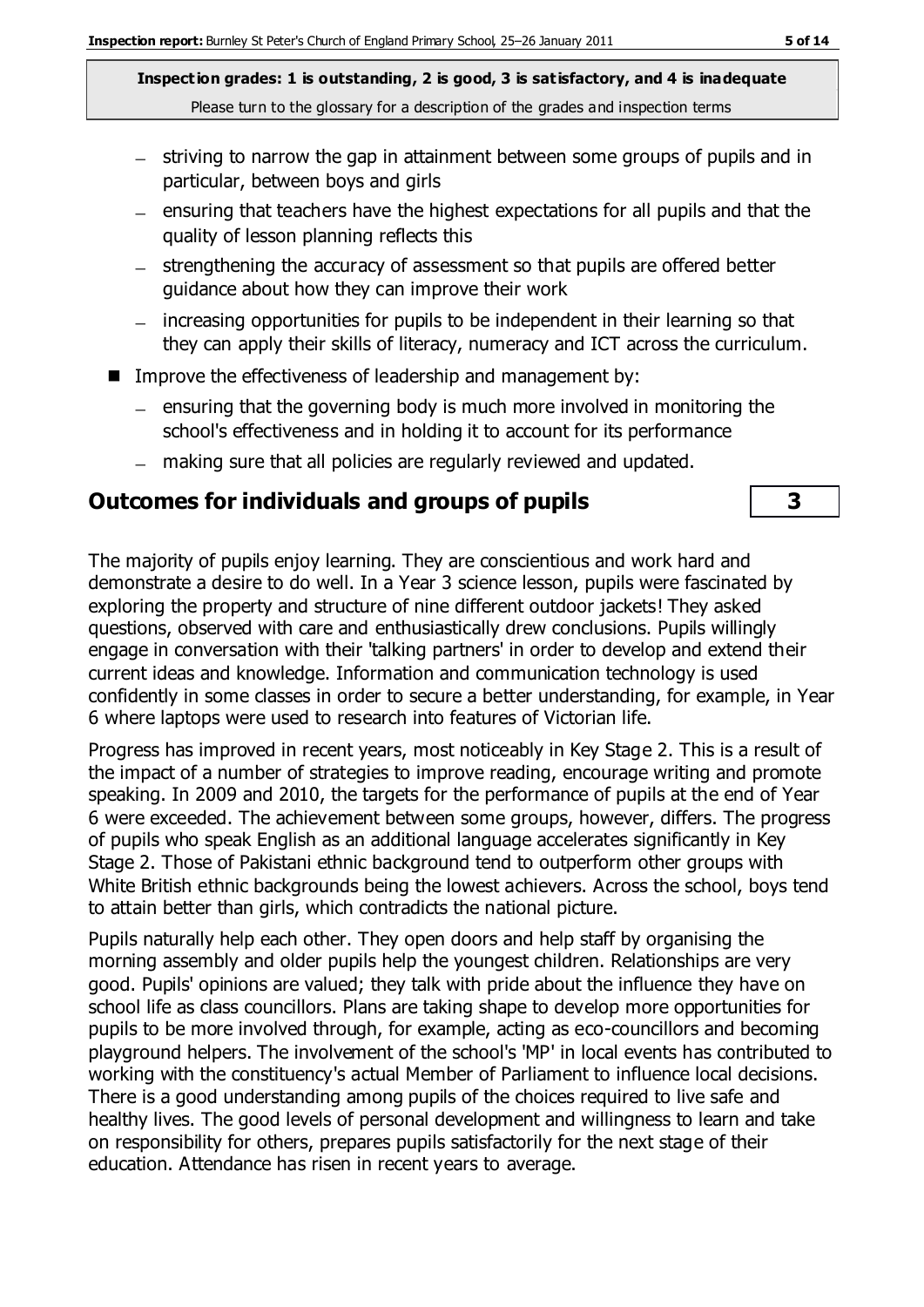**Inspection grades: 1 is outstanding, 2 is good, 3 is satisfactory, and 4 is inadequate**

Please turn to the glossary for a description of the grades and inspection terms

#### These are the grades for pupils' outcomes

| Pupils' achievement and the extent to which they enjoy their learning                                                     |                         |
|---------------------------------------------------------------------------------------------------------------------------|-------------------------|
| Taking into account:<br>Pupils' attainment <sup>1</sup>                                                                   |                         |
| The quality of pupils' learning and their progress                                                                        | 3                       |
| The quality of learning for pupils with special educational needs and/or disabilities<br>and their progress               | 2                       |
| The extent to which pupils feel safe                                                                                      | 2                       |
| Pupils' behaviour                                                                                                         | 2                       |
| The extent to which pupils adopt healthy lifestyles                                                                       | 2                       |
| The extent to which pupils contribute to the school and wider community                                                   | 3                       |
| The extent to which pupils develop workplace and other skills that will contribute to<br>their future economic well-being | 3                       |
| Taking into account:<br>Pupils' attendance <sup>1</sup>                                                                   |                         |
| The extent of pupils' spiritual, moral, social and cultural development                                                   | $\overline{\mathbf{2}}$ |

<sup>1</sup> The grades for attainment and attendance are: 1 is high; 2 is above average; 3 is broadly average; and 4 is low

#### **How effective is the provision?**

Disruption to staffing have resulted in variations in the overall quality of teaching. Individually, teachers have strengths but variations in the quality of planning, the expectations of pupils and in the use of assessment, reduce the overall impact of teaching on learning. As a result, pupils are not always challenged enough and tend to be over directed. This limits learning because pupils do not have sufficient opportunities to independently develop their thinking and expertise. Teaching assistants and bilingual support staff make a positive difference to the quality of learning for pupils needing additional support. This contributes to good levels of inclusion in lessons. Pupils are encouraged to think about and understand how well they are learning and evaluate their progress in lessons. The quality of marking is inconsistent. Consequently, some pupils are unsure of how to improve their work and to reach the higher levels.

The effectiveness of the curriculum varies in quality. It is suitably adapted to meet the needs of pupils with special educational needs and/or disabilities and those needing support with learning or speaking English. Initiatives to promote an understanding of phonics (letter sounds) and to develop reading have benefited pupils' achievement. In mathematics, not enough attention is given to enabling pupils to develop essential skills of problem solving. All the required subjects are taught, but not enough time is allocated for pupils to develop their skills of literacy and numeracy through different subjects. Close links with a local secondary school provides a good range of sporting activities. A local Eco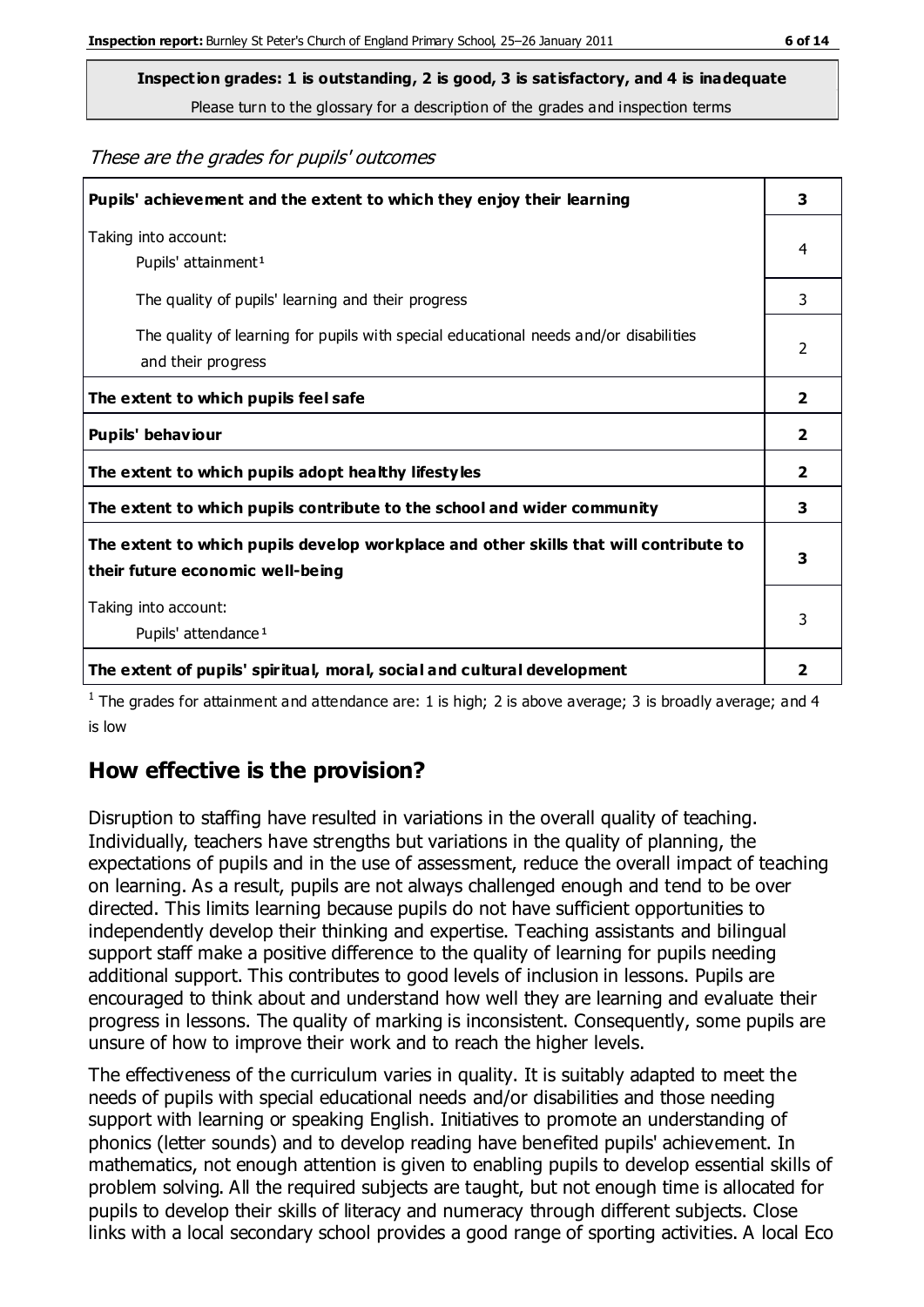**Inspection grades: 1 is outstanding, 2 is good, 3 is satisfactory, and 4 is inadequate** Please turn to the glossary for a description of the grades and inspection terms

curriculum consultant is making a very positive difference to the pupils' understanding and appreciation of the natural environment and essential 'Green issues'.

Effective support and guidance is provided for pupils with special educational needs and/or disabilities and for pupils and their families whose circumstances make them more vulnerable. Productive links with outside agencies from education, health and welfare extends the skills of staff within the school. The school effectively works with parents and carers to overcome barriers that some pupils have in attending school. Access to support systems, such as the 'Place 2 Be' staff within the school, contributes positively to the support offered.

These are the grades for the quality of provision

| The quality of teaching                                                                                    |  |
|------------------------------------------------------------------------------------------------------------|--|
| Taking into account:<br>The use of assessment to support learning                                          |  |
| The extent to which the curriculum meets pupils' needs, including, where relevant,<br>through partnerships |  |
| The effectiveness of care, guidance and support                                                            |  |

#### **How effective are leadership and management?**

The new senior management team has a clear picture about how to improve the school and to raise pupils' attainment. A talented and perceptive headteacher is leading by example and has very quickly gained the respect of staff, the governing body, parents and carers. The governing body is supportive of the school, but lacks sufficient expertise to drive forward improvement. Despite this, the governing body does ensure that procedures for safeguarding pupils' welfare are satisfactory with good systems for managing child protection. Partnerships with the local authority, other schools and with external educational consultants contribute positively to the experiences of pupils. There is a strong commitment to promoting equality of opportunity and tackling racial discrimination. Differences exist, however, in the performance of some groups of pupils, for example, of boys and girls. The school is dedicated to encouraging parents' and carers' involvement in the education of their children. Communication is generally good between the school and home but the views of parents and carers have a limited influence on decision making. Senior leaders have a good understanding of the school's religious, ethnic and socioeconomic context and they promote community cohesion well in the school and community. Close links with a school with a different ethnic and cultural mix demonstrates the commitment to promoting an appreciation of the cultural richness and diversity of modern society.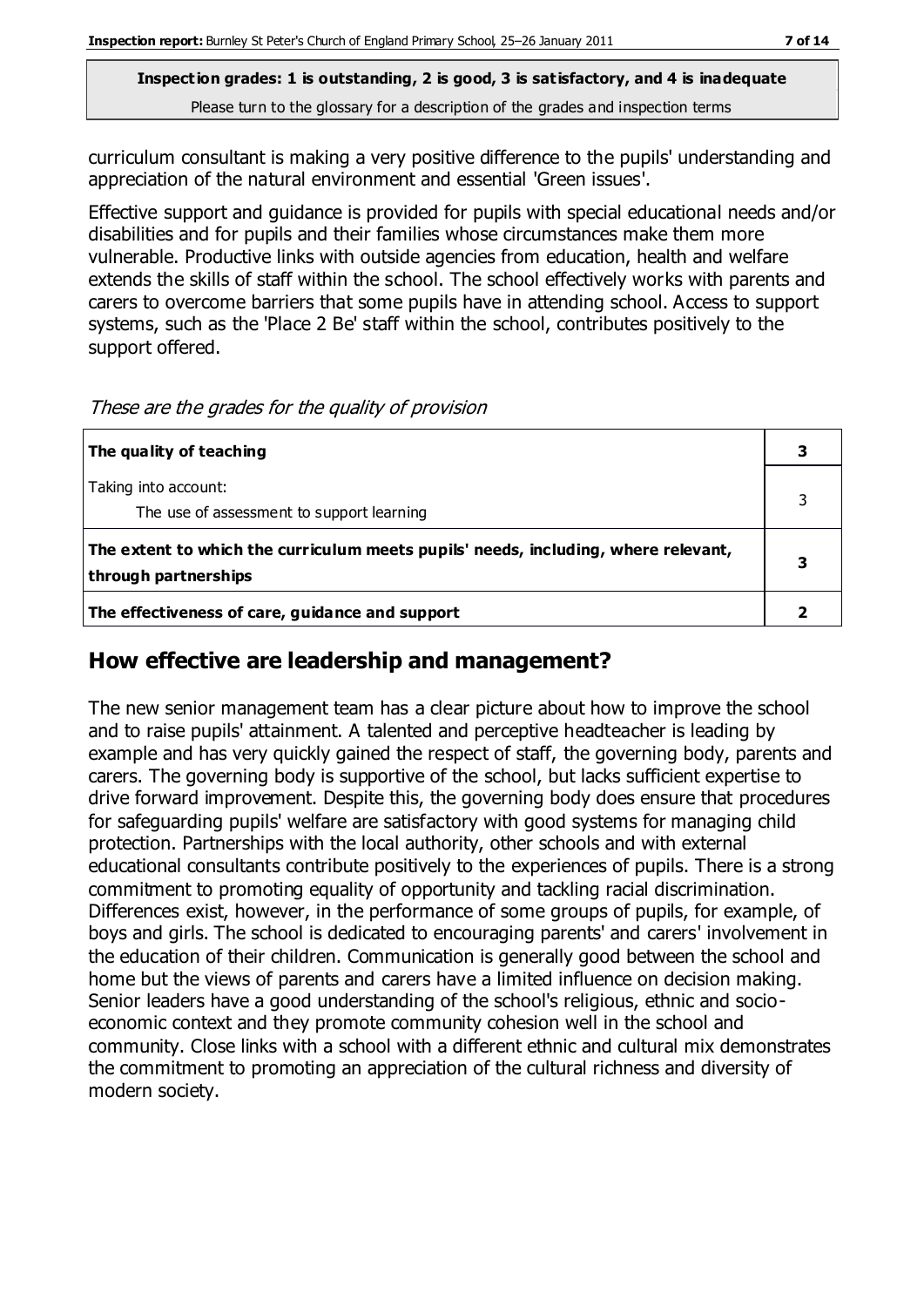**Inspection grades: 1 is outstanding, 2 is good, 3 is satisfactory, and 4 is inadequate**

Please turn to the glossary for a description of the grades and inspection terms

These are the grades for leadership and management

| The effectiveness of leadership and management in embedding ambition and driving<br>improvement                                                                  |              |
|------------------------------------------------------------------------------------------------------------------------------------------------------------------|--------------|
| Taking into account:<br>The leadership and management of teaching and learning                                                                                   | 3            |
| The effectiveness of the governing body in challenging and supporting the<br>school so that weaknesses are tackled decisively and statutory responsibilities met | 4            |
| The effectiveness of the school's engagement with parents and carers                                                                                             | 3            |
| The effectiveness of partnerships in promoting learning and well-being                                                                                           | $\mathbf{2}$ |
| The effectiveness with which the school promotes equality of opportunity and tackles<br>discrimination                                                           | 3            |
| The effectiveness of safeguarding procedures                                                                                                                     | 3            |
| The effectiveness with which the school promotes community cohesion                                                                                              | $\mathbf{2}$ |
| The effectiveness with which the school deploys resources to achieve value for money                                                                             | 3            |

### **Early Years Foundation Stage**

When children enter the Early Years Foundation Stage their skills are exceptionally low. Many have difficulties with aspects of personal and emotional development and are weak in aspects of their communication and language development and knowledge and understanding of the world. In their time in the Reception class, their development improves at a good rate. By the start of Year 1, the proportion reaching the expected levels for their age has increased well, even though their attainment is low.

Children enjoy working with adults. The curriculum is adapted to meet the needs of the children, although the use of outdoor learning is not exploited enough. The creation of themes underpins much learning and adds meaning to activities. As part of a 'Bear theme', children were enthused by the story of Goldilocks. Staff used this traditional story effectively to promote the children's understanding of letters and sounds and an understanding of big, middle-sized and small, linked to mathematical understanding. Role play is encouraged but the interactions with adults to promote reasoning and develop language are not effectively planned. Staff enable children to learn independently as well as benefit from focused adult-led support but the potential benefits of learning outdoors are not exploited enough.

Leaders and manager have a good vision for improving the quality of provision. Assessment is accurate and is used to tailor learning activities to the needs of individuals, in particular those with special educational needs and/or disabilities. Good team work with bilingual staff make a positive difference to the learning of children who speak English as an additional language. Parents and carers are encouraged to get involved in school. The information provided by the school, prior to children starting the Early Years Foundation Stage, supports families well so that they will be able to help their children's learning. Some opportunities for regularly communicating the children's progress over time are not fully developed.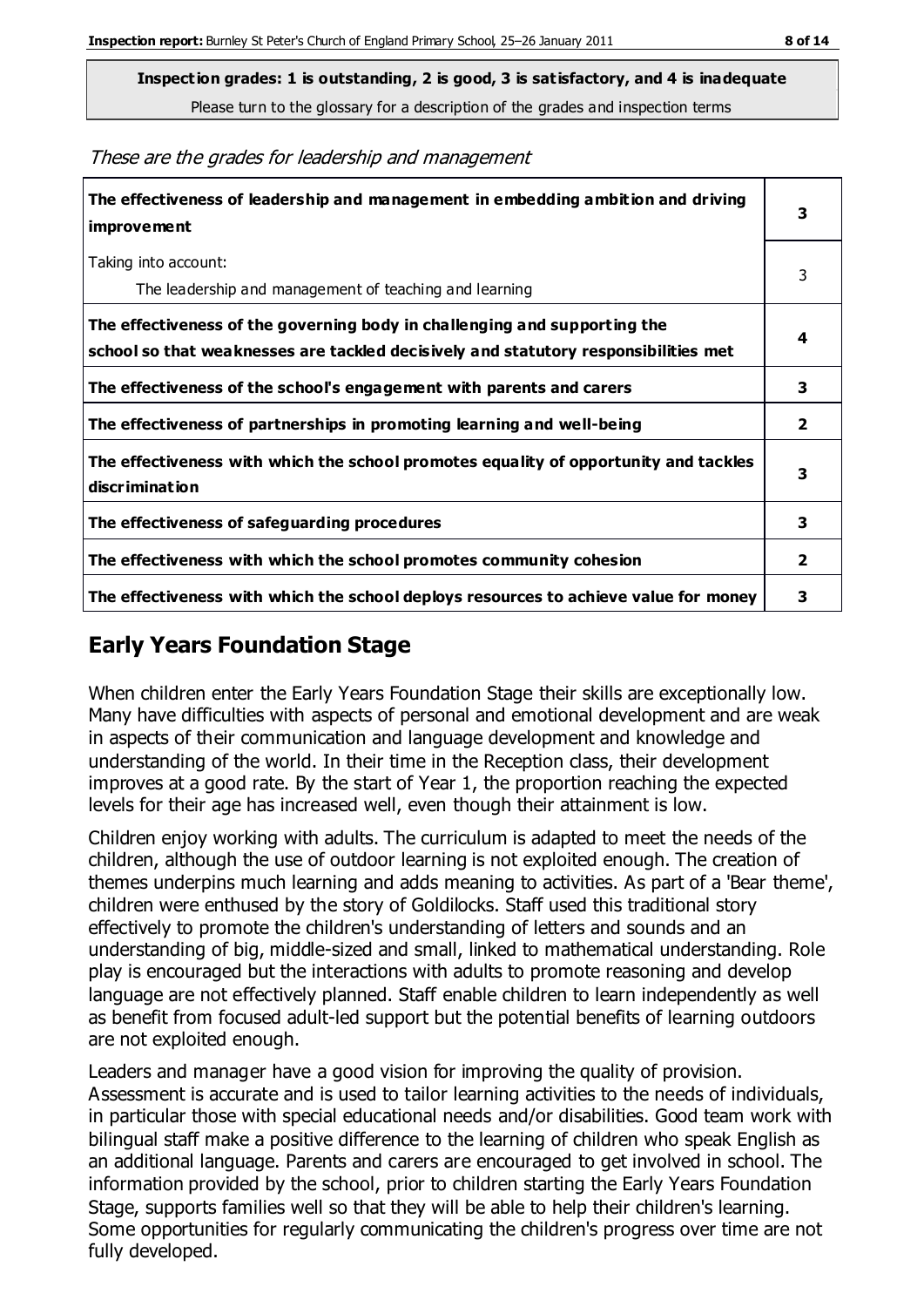**Inspection grades: 1 is outstanding, 2 is good, 3 is satisfactory, and 4 is inadequate**

Please turn to the glossary for a description of the grades and inspection terms

These are the grades for the Early Years Foundation Stage **Overall effectiveness of the Early Years Foundation Stage 3**

| Taking into account:                                                         |  |
|------------------------------------------------------------------------------|--|
| Outcomes for children in the Early Years Foundation Stage                    |  |
| The quality of provision in the Early Years Foundation Stage                 |  |
| The effectiveness of leadership and management of the Early Years Foundation |  |
| Stage                                                                        |  |

#### **Views of parents and carers**

Just under two fifths of parents and carers returned their questionnaires. The large majority feel that the school is doing a good job in educating their children. All parents and carers say that their child enjoys school and rate the quality of teaching highly. Behaviour is reported to be well managed and the school is said to be preparing children well for future life by making them aware of how to be safe and live healthily. Positive comments were made about the very positive impact of the new headteacher on the school after a period when leadership was insecure. A few parents and carers expressed concerns about the potential risk of cars using the same entrance to the school as visitors and pupils. The inspection findings endorse most of the positive views of the parents and carers. While teaching has good features, the changes in recent years have reduced its impact on learning and some aspects could be better. Some pupils could develop greater confidence to be independent and take responsibility for their learning. Regarding the risk of the current entrance, the school is acutely aware of the difficulties and the potential risks and takes great care to monitor the situation carefully.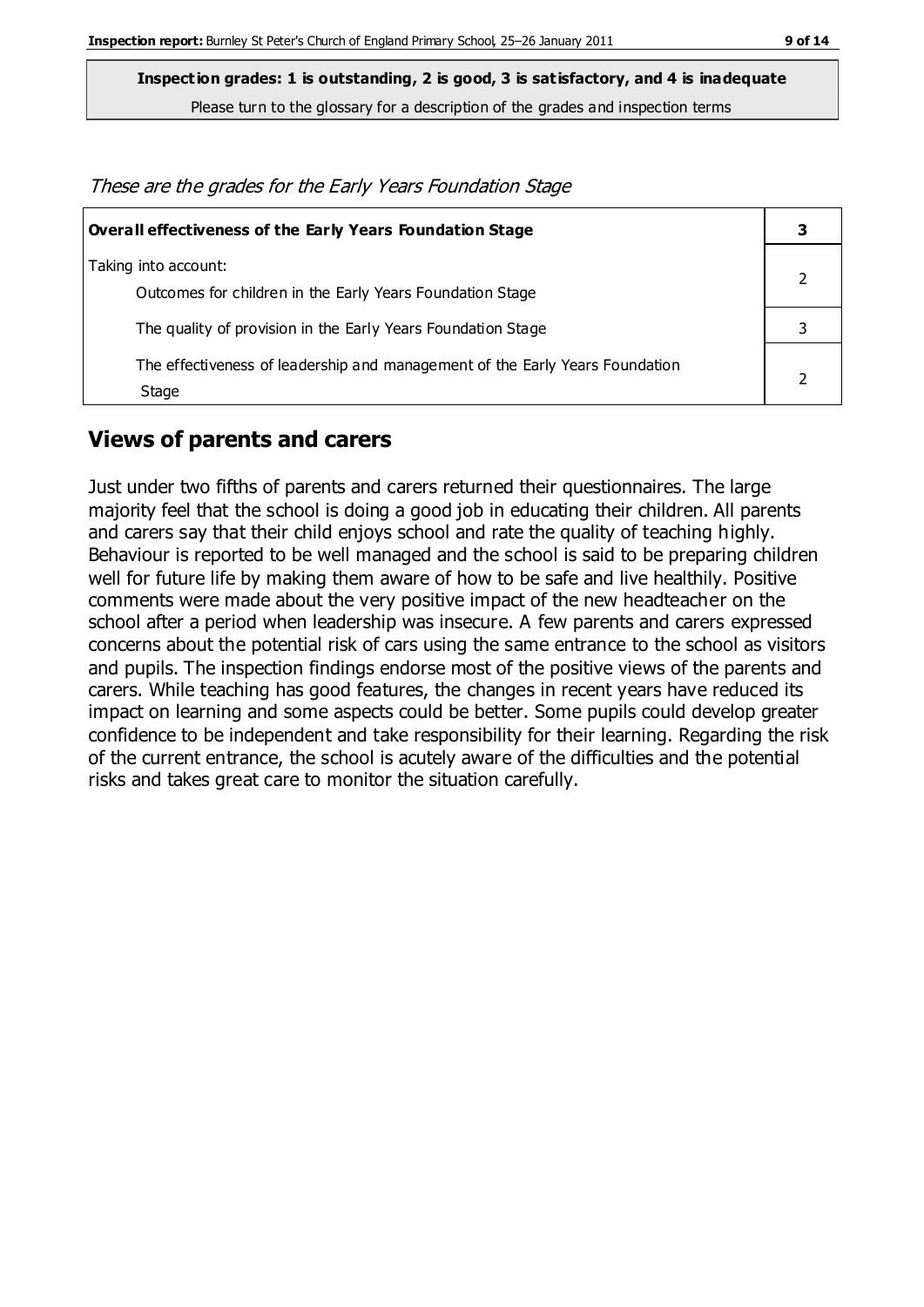#### **Responses from parents and carers to Ofsted's questionnaire**

Ofsted invited all the registered parents and carers of pupils registered at Burnley St Peter's Church of England Primary School to complete a questionnaire about their views of the school.

In the questionnaire, parents and carers were asked to record how strongly they agreed with 13 statements about the school.

The inspection team received 57 completed questionnaires by the end of the on-site inspection. In total, there are 150 pupils registered at the school.

| <b>Statements</b>                                                                                                                                                                                                                                       | <b>Strongly</b><br>agree |               | <b>Agree</b> |               |                | <b>Disagree</b> | <b>Strongly</b><br>disagree |               |
|---------------------------------------------------------------------------------------------------------------------------------------------------------------------------------------------------------------------------------------------------------|--------------------------|---------------|--------------|---------------|----------------|-----------------|-----------------------------|---------------|
|                                                                                                                                                                                                                                                         | <b>Total</b>             | $\frac{0}{0}$ | <b>Total</b> | $\frac{0}{0}$ | <b>Total</b>   | $\frac{0}{0}$   | <b>Total</b>                | $\frac{0}{0}$ |
| My child enjoys school                                                                                                                                                                                                                                  | 41                       | 72            | 16           | 28            | 0              | $\mathbf 0$     | 0                           | $\mathbf 0$   |
| The school keeps my child<br>safe                                                                                                                                                                                                                       | 31                       | 54            | 25           | 44            | $\mathbf{1}$   | $\overline{2}$  | $\mathbf 0$                 | $\mathbf 0$   |
| My school informs me about<br>my child's progress                                                                                                                                                                                                       | 29                       | 51            | 27           | 47            | $\mathbf{1}$   | $\overline{2}$  | $\mathbf 0$                 | $\mathbf 0$   |
| My child is making enough<br>progress at this school                                                                                                                                                                                                    | 24                       | 42            | 29           | 51            | 3              | 5               | $\mathbf 0$                 | $\mathbf 0$   |
| The teaching is good at this<br>school                                                                                                                                                                                                                  | 31                       | 54            | 26           | 46            | 0              | $\mathbf 0$     | $\mathbf 0$                 | $\mathbf 0$   |
| The school helps me to<br>support my child's learning                                                                                                                                                                                                   | 25                       | 44            | 30           | 53            | $\mathbf{1}$   | $\overline{2}$  | $\mathbf 0$                 | $\mathbf 0$   |
| The school helps my child to<br>have a healthy lifestyle                                                                                                                                                                                                | 21                       | 37            | 34           | 60            | $\mathbf{1}$   | $\overline{2}$  | $\mathbf 0$                 | $\mathbf 0$   |
| The school makes sure that<br>my child is well prepared for<br>the future (for example<br>changing year group,<br>changing school, and for<br>children who are finishing<br>school, entering further or<br>higher education, or entering<br>employment) | 20                       | 35            | 30           | 53            | 3              | 5               | $\mathbf 0$                 | $\mathbf 0$   |
| The school meets my child's<br>particular needs                                                                                                                                                                                                         | 22                       | 39            | 33           | 58            | $\mathbf{1}$   | $\overline{2}$  | $\mathbf 0$                 | $\mathbf 0$   |
| The school deals effectively<br>with unacceptable behaviour                                                                                                                                                                                             | 18                       | 32            | 36           | 63            | $\overline{2}$ | 4               | $\mathbf 0$                 | $\mathbf 0$   |
| The school takes account of<br>my suggestions and concerns                                                                                                                                                                                              | 19                       | 33            | 29           | 51            | $\overline{2}$ | 4               | 0                           | 0             |
| The school is led and<br>managed effectively                                                                                                                                                                                                            | 22                       | 39            | 31           | 54            | $\overline{2}$ | $\overline{4}$  | $\mathbf 0$                 | $\mathbf 0$   |
| Overall, I am happy with my<br>child's experience at this<br>school                                                                                                                                                                                     | 33                       | 58            | 24           | 42            | $\pmb{0}$      | $\pmb{0}$       | $\pmb{0}$                   | $\pmb{0}$     |

The table above summarises the responses that parents and carers made to each statement. The percentages indicate the proportion of parents and carers giving that response out of the total number of completed questionnaires. Where one or more parents and carers chose not to answer a particular question, the percentages will not add up to 100%.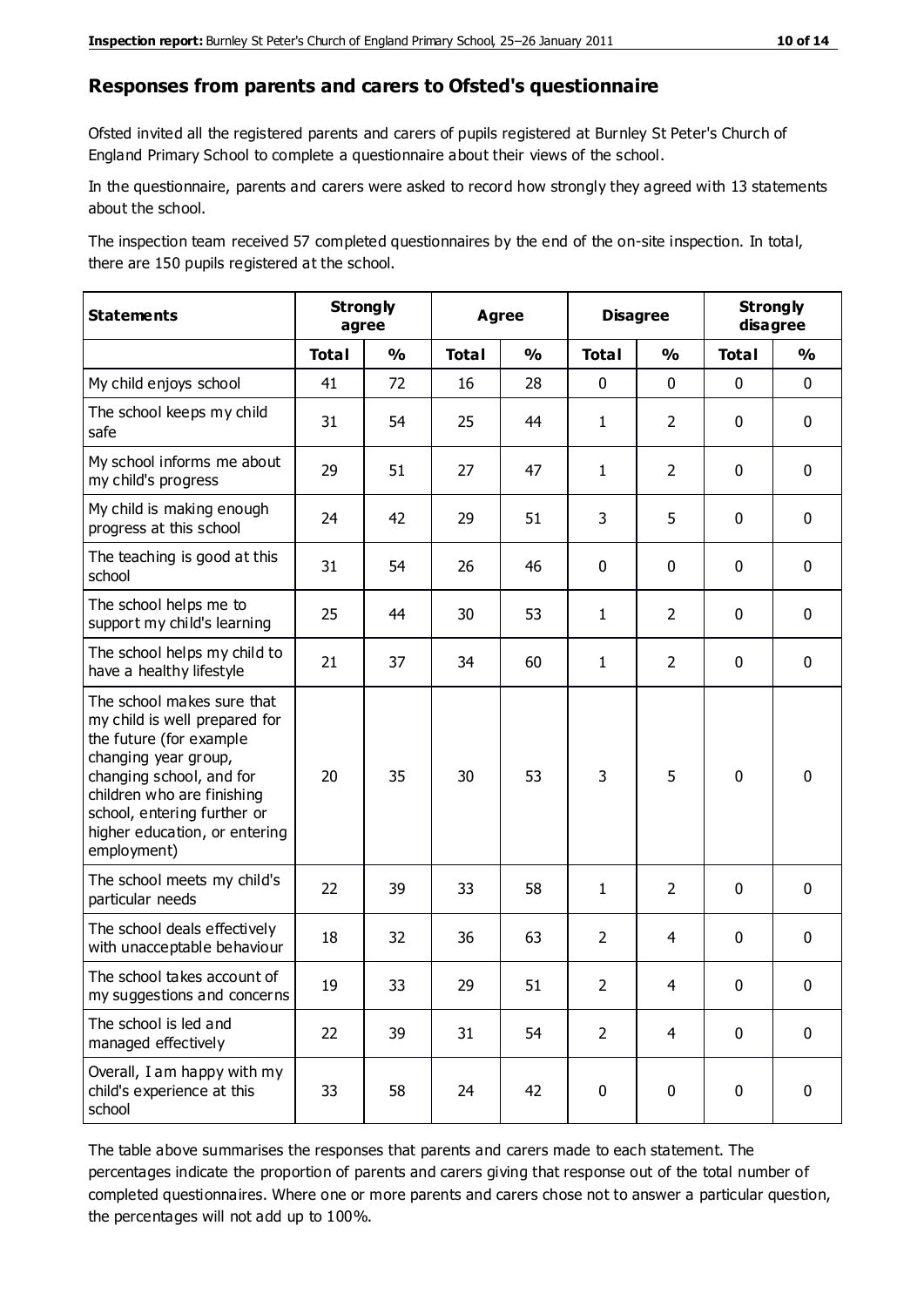# **Glossary**

| Grade   | <b>Judgement</b> | <b>Description</b>                                                                                                                                                                                                            |
|---------|------------------|-------------------------------------------------------------------------------------------------------------------------------------------------------------------------------------------------------------------------------|
| Grade 1 | Outstanding      | These features are highly effective. An outstanding school<br>provides exceptionally well for all its pupils' needs.                                                                                                          |
| Grade 2 | Good             | These are very positive features of a school. A school that<br>is good is serving its pupils well.                                                                                                                            |
| Grade 3 | Satisfactory     | These features are of reasonable quality. A satisfactory<br>school is providing adequately for its pupils.                                                                                                                    |
| Grade 4 | Inadequate       | These features are not of an acceptable standard. An<br>inadequate school needs to make significant improvement<br>in order to meet the needs of its pupils. Ofsted inspectors<br>will make further visits until it improves. |

#### **What inspection judgements mean**

#### **Overall effectiveness of schools**

|                       | Overall effectiveness judgement (percentage of schools) |      |                     |                   |
|-----------------------|---------------------------------------------------------|------|---------------------|-------------------|
| <b>Type of school</b> | <b>Outstanding</b>                                      | Good | <b>Satisfactory</b> | <b>Inadequate</b> |
| Nursery schools       | 59                                                      | 35   | 3                   | 3                 |
| Primary schools       | 9                                                       | 44   | 39                  | 7                 |
| Secondary schools     | 13                                                      | 36   | 41                  | 11                |
| Sixth forms           | 15                                                      | 39   | 43                  | 3                 |
| Special schools       | 35                                                      | 43   | 17                  | 5                 |
| Pupil referral units  | 21                                                      | 42   | 29                  | 9                 |
| All schools           | 13                                                      | 43   | 37                  | 8                 |

New school inspection arrangements were introduced on 1 September 2009. This means that inspectors now make some additional judgements that were not made previously.

The data in the table above are for the period 1 September 2009 to 31 August 2010 and are consistent with the latest published official statistics about maintained school inspec tion outcomes (see **[www.ofsted.gov.uk](http://www.ofsted.gov.uk/)**).

The sample of schools inspected during 2009/10 was not representative of all schools nationally, as weaker schools are inspected more frequently than good or outstanding schools.

Percentages are rounded and do not always add exactly to 100.

Sixth form figures reflect the judgements made for the overall effectiveness of the sixth form in secondary schools, special schools and pupil referral units.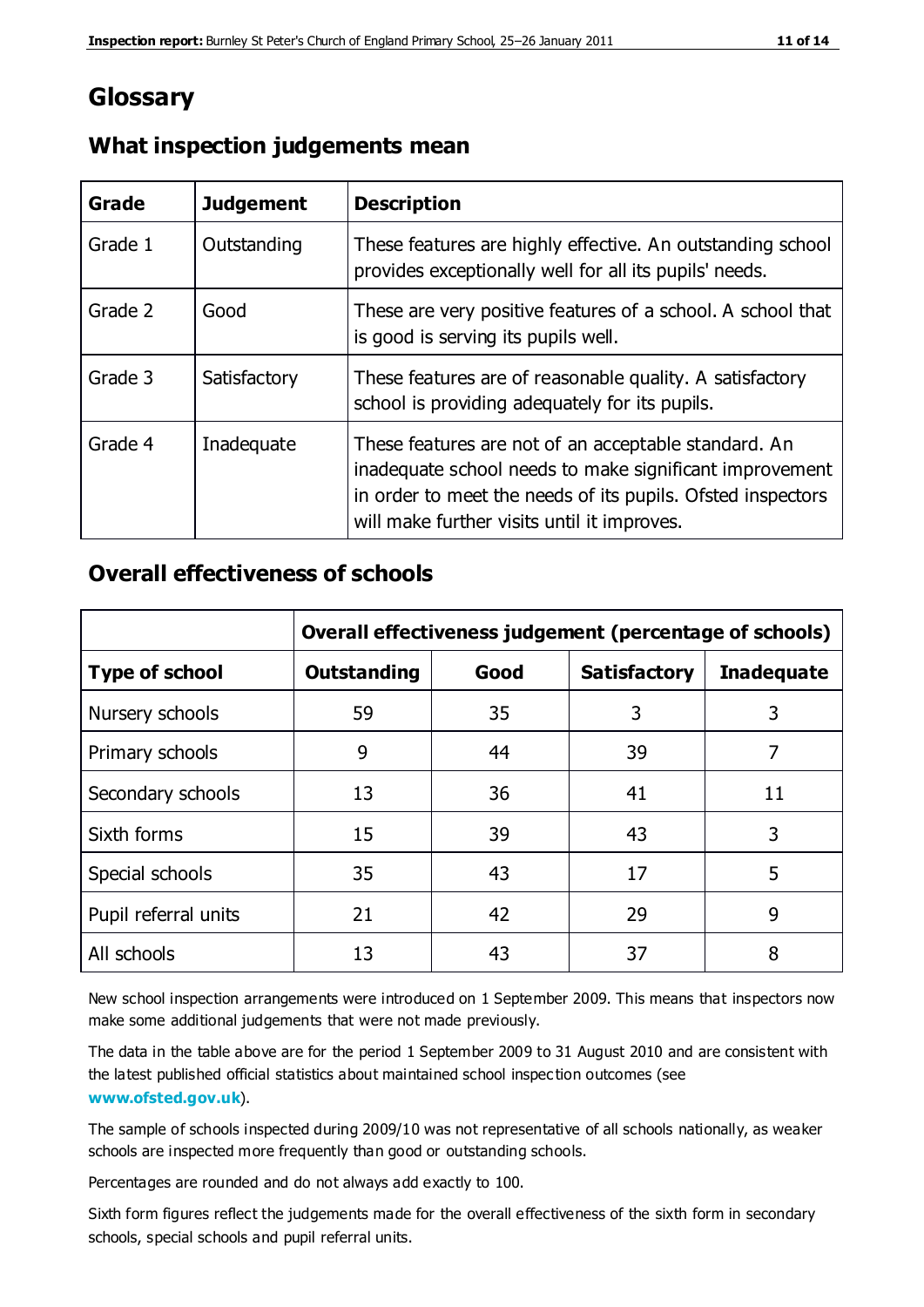# **Common terminology used by inspectors**

| Achievement:               | the progress and success of a pupil in their learning,<br>development or training.                                                                                                                                                          |
|----------------------------|---------------------------------------------------------------------------------------------------------------------------------------------------------------------------------------------------------------------------------------------|
| Attainment:                | the standard of the pupils' work shown by test and<br>examination results and in lessons.                                                                                                                                                   |
| Capacity to improve:       | the proven ability of the school to continue<br>improving. Inspectors base this judgement on what<br>the school has accomplished so far and on the quality<br>of its systems to maintain improvement.                                       |
| Leadership and management: | the contribution of all the staff with responsibilities,<br>not just the headteacher, to identifying priorities,<br>directing and motivating staff and running the school.                                                                  |
| Learning:                  | how well pupils acquire knowledge, develop their<br>understanding, learn and practise skills and are<br>developing their competence as learners.                                                                                            |
| Overall effectiveness:     | inspectors form a judgement on a school's overall<br>effectiveness based on the findings from their<br>inspection of the school. The following judgements,<br>in particular, influence what the overall effectiveness<br>judgement will be. |
|                            | The school's capacity for sustained<br>improvement.                                                                                                                                                                                         |
|                            | Outcomes for individuals and groups of pupils.                                                                                                                                                                                              |
|                            | The quality of teaching.                                                                                                                                                                                                                    |
|                            | The extent to which the curriculum meets<br>pupils' needs, including, where relevant,<br>through partnerships.                                                                                                                              |
|                            | The effectiveness of care, guidance and<br>support.                                                                                                                                                                                         |
| Progress:                  | the rate at which pupils are learning in lessons and<br>over longer periods of time. It is often measured by<br>comparing the pupils' attainment at the end of a key                                                                        |

stage with their attainment when they started.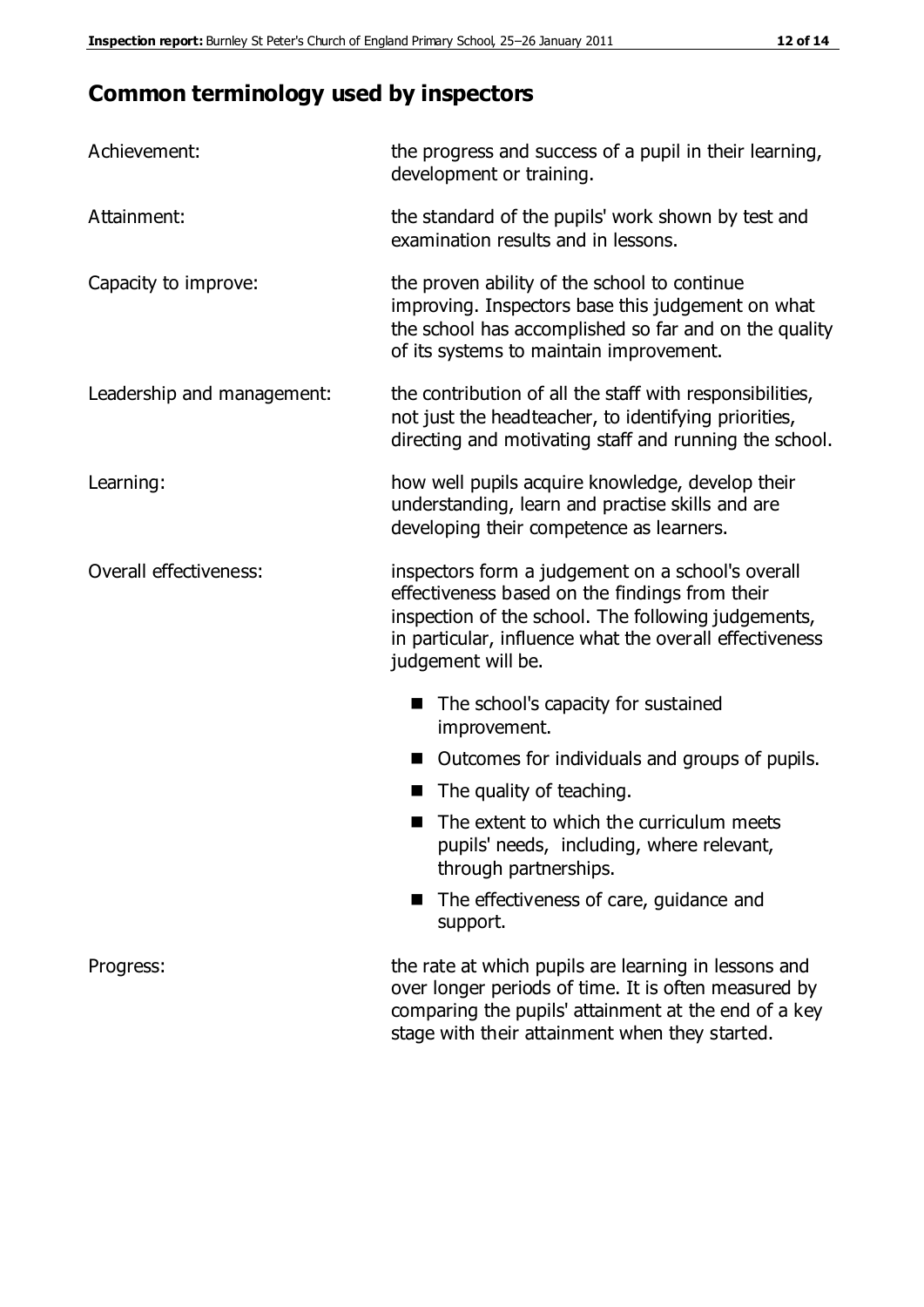#### **This letter is provided for the school, parents and carers to share with their children. It describes Ofsted's main findings from the inspection of their school.**

27 January 2011

#### Dear Pupils

#### **Inspection of Burnley St Peter's Church of England Primary School, Burnley, BB11 2DL**

I spent two very enjoyable days in your school recently. I was impressed by how you are friendly and well behaved and enjoy lessons and playtimes. Your school is satisfactory but improving. A below average proportion of you reach the levels expected for your age but your attainment is rising. This improvement is particularly noticeable in reading and also writing but less obvious in mathematics. There is room for you to do even better, especially the girls. The new headteacher and all staff are working together to help you to do this.

You become relatively confident and happy young people. You have a good understanding of how to live safely and healthily and most of you establish good relationships with others. Links with other schools are helping you to develop expertise in sport and also to understand about the lives of children different to yourselves.

Part of my job is to work with your school to seek ways of making it even better. I have asked the school to:

- $\blacksquare$  seek ways of raising the attainment of girls
- make better use of assessment to give you better advice about how to improve your work
- increase opportunities for you to make your own decisions about how you learn and become more independent
- $\blacksquare$  improve the way the governing body keeps an eye on how well your school is doing.

I wish you every success and happiness in future.

Yours sincerely

Mr David Byrne Lead inspector